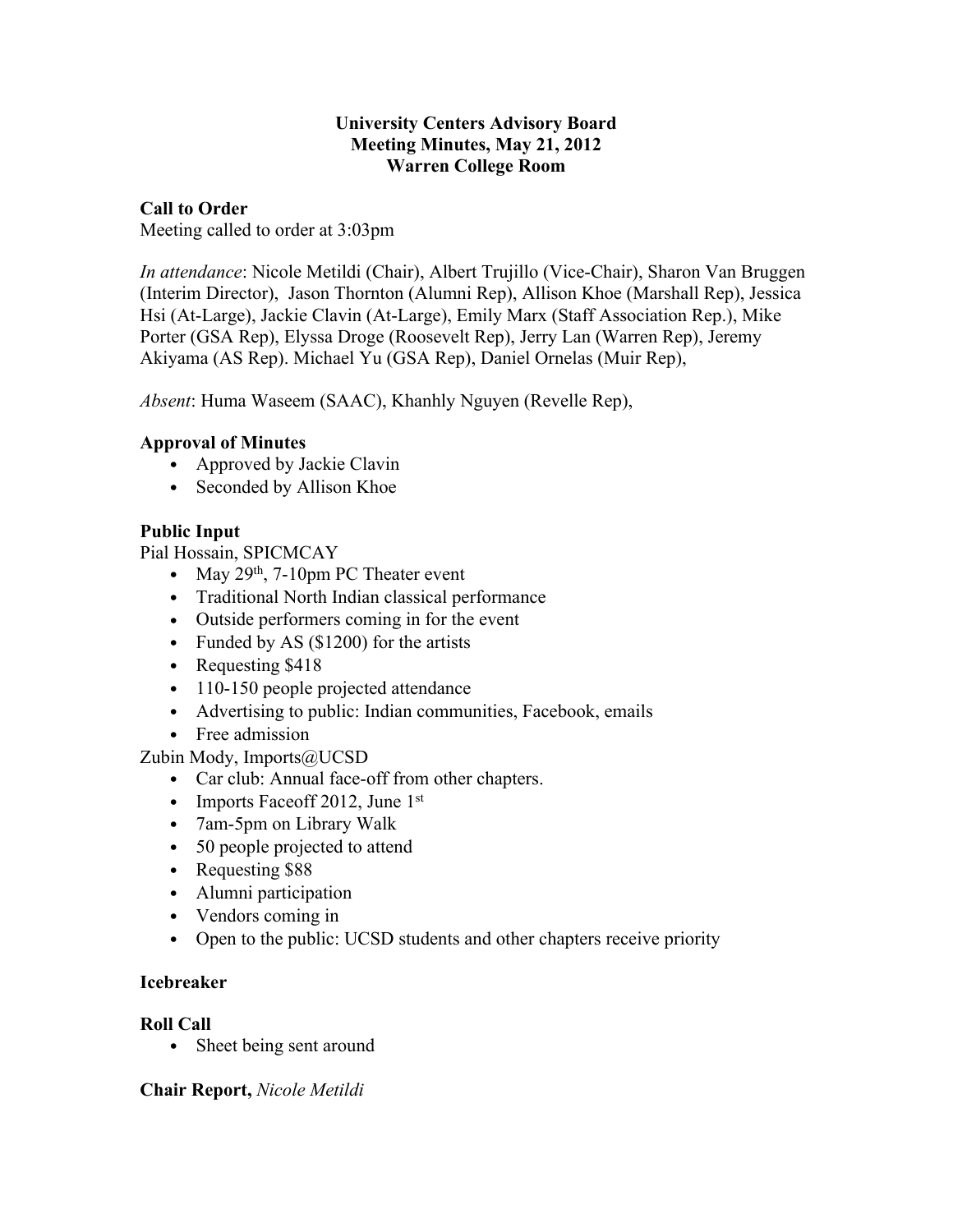- End of year dinner TONIGHT!
	- o 7pm at Craft and Commerce
	- o 675 West Beech St, San Diego
	- o Straw poll:
		- For sure coming: 9
- Next meeting: Wednesday, May 30, 3pm
	- o Sharon is arranging a meeting with Starbucks to come in to UCAB. If this time is confirmed, Sharon will confirm with Starbucks
- Executive Advisory Committee
	- o Tuesday. May 29th, 2pm Red Shoe rm
- Budget Committee Update
	- o UCAB previously supported in discussion:
		- Increase tech fees

Convert student space to revenue space

Charge Triton Outfitters

Reduce hours/days PC is open

Discontinue Commuter Student Services

o More Discussion:

Discontinuing UCAB Tech Fee Waiver: Save \$7000

- $\bullet$  3 in favor
- 6 not in favor.
- Program will not be discontinued
- Supporters of discontinuing: Changes that have already been approved only reduce deficit from \$530,871 to \$404,386. More needs to be done
- Not in favor: Funding becomes a student burden and shifts it to student fees, even though it may reduce costs of University Centers. Student orgs will come to AS, which will decrease amount that AS can give out to orgs.
- By running at a deficit, University Center's reserve is dwindling. If University Centers continues to run at such a deficit, reserves will fall under 2 million.
- Tech-Fee subsidies allows orgs to bring students into University Centers, which can increase the revenue of vendors.
- Official Vote on discontinuing Tech-Fee Subsidy Program:
	- o 2 in favor of discontinuing
	- o 7 not in favor

Closing Che facility: Not actually closing, but shifting limited maintenance and repair funds to most heavily used facilities (Price Center and Student Center) which would eventually lead to closure.

50% cut to Crafts Center (year 1 of 2 year plan)

- Straw poll in favor
	- o 9 in favor
	- o 0 not in favor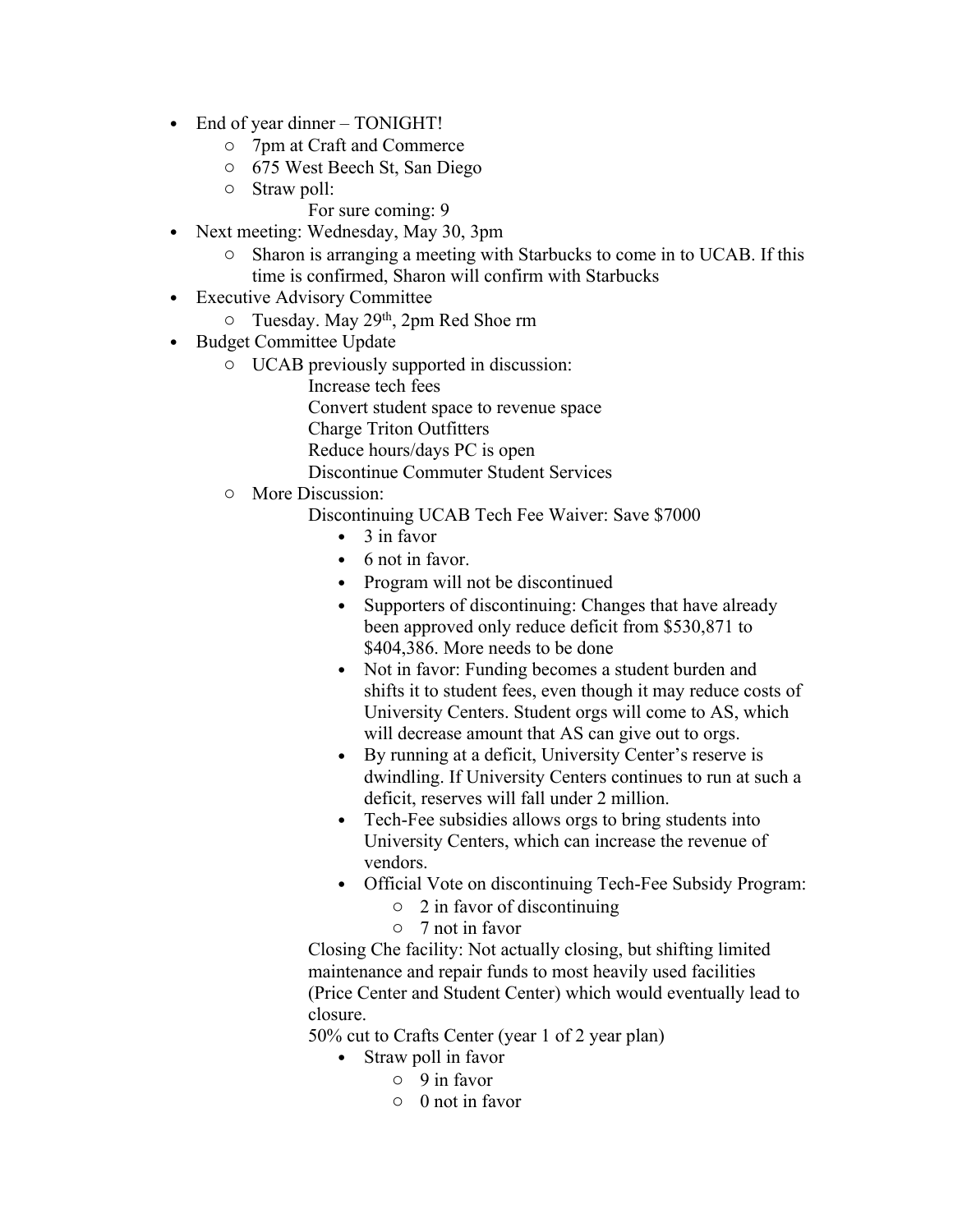• University Centers will move forward with this

10% reduction to student staffing

- Areas would not up staffing, rather they would keep student labor level.
- 140-150 student staff members
- Straw poll in favor of reducing staffing budget to 2 year average:
- $\bullet$  In favor: 10
- Not in favor: 0

Issue with charging Triton Outfitters:

- Triton Outfitters runs as a business
- But it is an enterprise: net profit goes towards AS enterprises budget
- Has a boom-bust cycle: higher traffic during important events
- Rent amount based upon how much CSI charges for vendors on Library Walk based on amount of days Triton Outfitters is out on Library Walk.
- Vote on charging Triton Outfitters rent:
	- o 10 in favor
	- o 2 not in favor

University Centers will proceed with proposed budget

## **Vice-Chair Report,** *Albert Trujillo*

- Space Allocation update
	- o Assignments are up, but email hasn't gone out. No appeals as of now.
- College Room name displays
	- o Muir is still working on their display

## **Interim Director Report,** *Sharon VanBruggen*

- Mexican restaurant RFP/selection committee
	- **o** 13 restaurants showed up to RFP last week, hopefully half of them will apply.
	- **o** Looking to set up a committee mid to late June: 2 meetings, review, tastings
- Director recruitment
	- **o** Director's position will be posted by mid-June
	- **o** Need a committee for over the summer for selection

## **Member Reports**

- Coop meeting this Friday, is UCAB interested in reducing rent for September and for having rent go towards paying for CPA?
- Vote on reducing rent:
	- o 6 in favor
	- o 5 against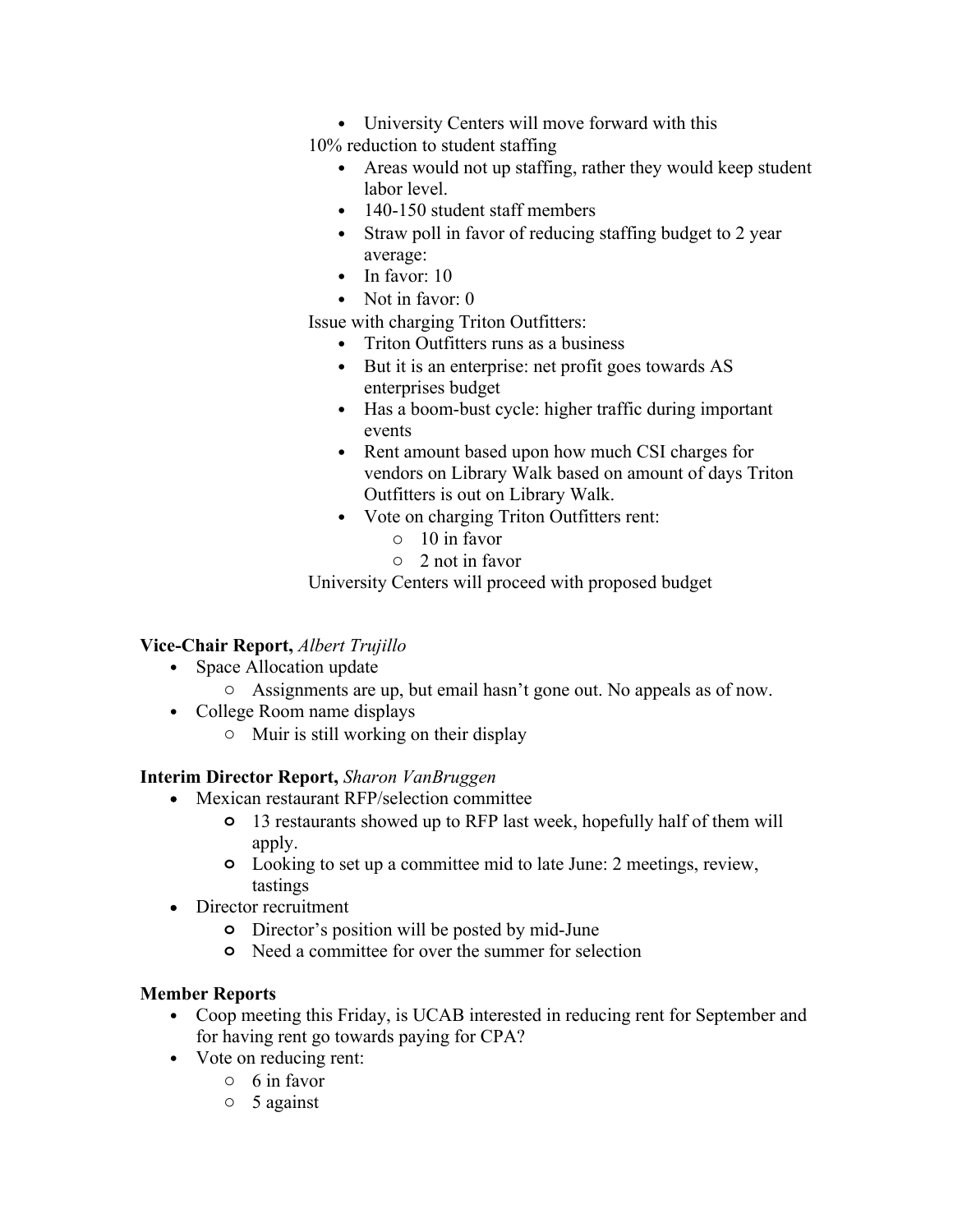- Rent going towards paying for CPA
	- o If coops want to be a business, they should act like a business and pay for the things that a business needs to.
	- o Coops told GSA there would be a forgiveness of their debt balance. This is not accurate, University Centers did not agree to waive their debt, but agreed to retroactively apply whatever new rent is determined, which would reduce their deficit but not remove it.
- Vote for rent going towards paying for CPA
	- o In favor: 0
	- o Not in favor: 8
	- o Abstain: 2

#### **New Business**

- Tech Fee Balance: \$3,876
- Tech Fee Subsidies
	- o Imports@UCSD

UCAB typically doesn't fund events on Library Walk Jessica moves not to fund Jason seconds

o SPICMCAY

Indoors, encourages participation with local community, takes place off-hours, open to all students, actively marketed, free admission, sought funding elsewhere

Requesting \$418. Awarded \$300 based off of points criteria Jessica moves to fund for \$300

Elyssa seconds

o Addo, A. C. Community (tabled from last meeting)

3-day event, but only one submission. Typically, org submits separate requests for each day.

Requesting \$946

Takes place off hours, open to all students, actively marketed, exclusive UCSD performers, free admission, sought funding elsewhere

Expecting 200 people, awarded \$400 based on points criteria Michael moves to fund \$400 Jason seconds

o Alpha Kappa Psi, BITS conference (tabled from last meeting) Encourages participation with local community, off-hours, open to all students, actively marketed, free admission, sought funding elsewhere, encourages alumni participation Requesting \$264, allocated \$500 based off of points criteria Jessica moves to fund for \$264 Elyssa seconds

o Afghan Student Association Spring Banquet (tabled from last meeting)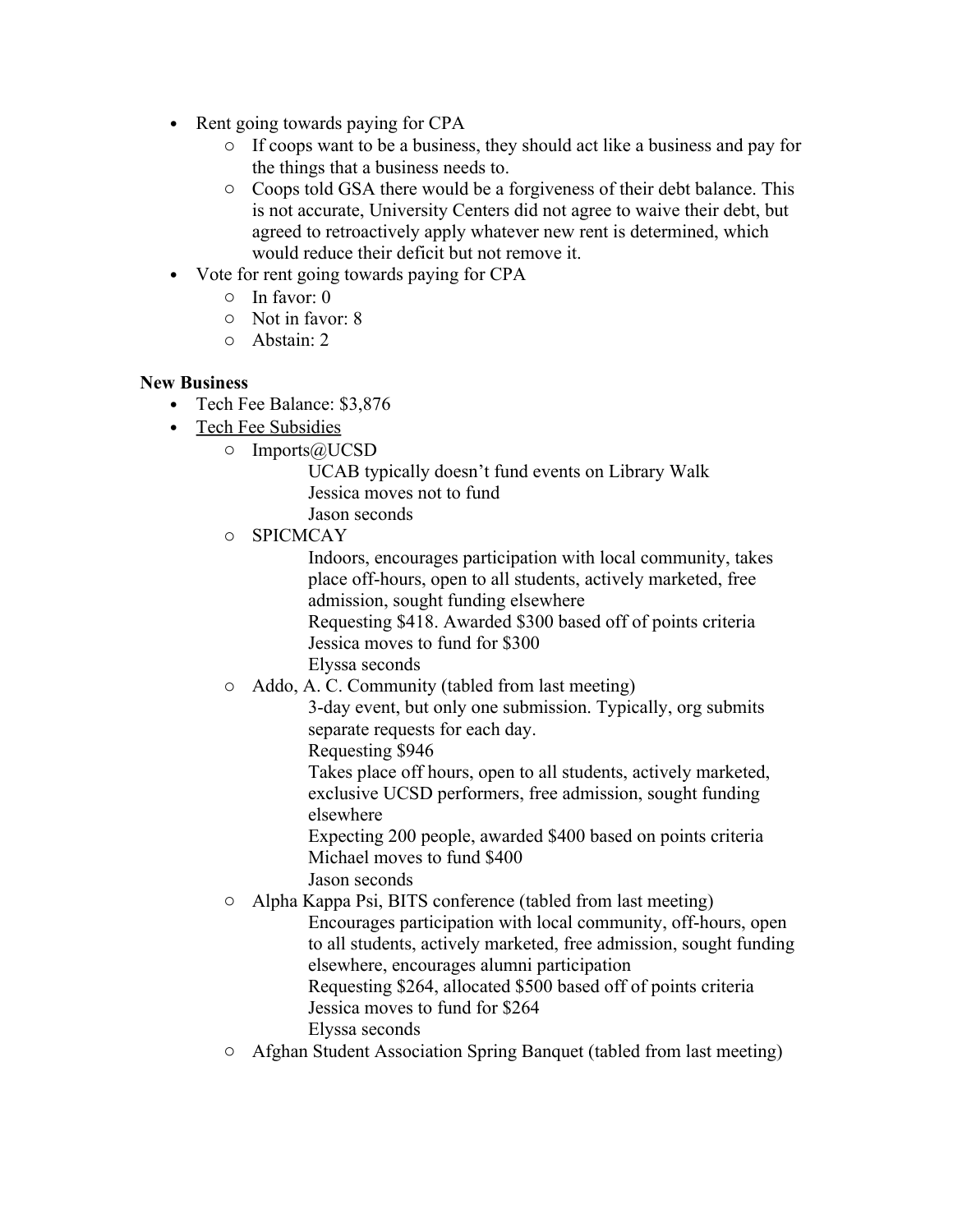Off-hours, open to all students, actively marketed, free admission, fundraiser, sought funding elsewhere, encouraged alumni participation

Requesting \$429,

Jessica moves to fund up to \$429, depending on how much they have already been funded

Michael seconds

- UCAB positions 2012-2013
	- o Chair:

Election committee fully supports Albert as chair Unanimous approval

- o Vice-Chair:
	- Election committee recommends Jessica as Vice-Chair
		- Been on UCAB for 2 years, Space Allocation cmt for 2 years, been vocal, good ideas about making UCAB more visible
		- Unanimous approval of Jessica as Vice-Chair
- o Member At-Large:

Two at-large positions, committee recommends Daniel and Harrison

- Harrison has experience with working with space management professionally. He has contacts with different orgs, very involved. Brings an outside perspective.
- Allison is a first year, has two positions on Marshall Counsil and SSC, Harrison has more time available.
- Daniel: unanimous approval
- Harrison: 4 approve, 3 abstain

## **Old Business**

• No old business

## **Announcements**

• No announcements

# **Open Forum**

- Make sure UCAB uses appropriate rhetoric and treats coops respectfully when discussing this controversial issue. Coops felt as though rhetoric was biased while presenting to AS and GSA. Be mindful that they are students as well.
- Coops gave presentation at last GSA meeting, but during the presentation they seemed to be intentionally misleading by saying they were guaranteed that University Centers was abolishing their rent. Misleading graphs on financial stability
- Nicole's last meeting, good luck in San Francisco!

# **Roll Call**

• All still present

# **Adjournment**